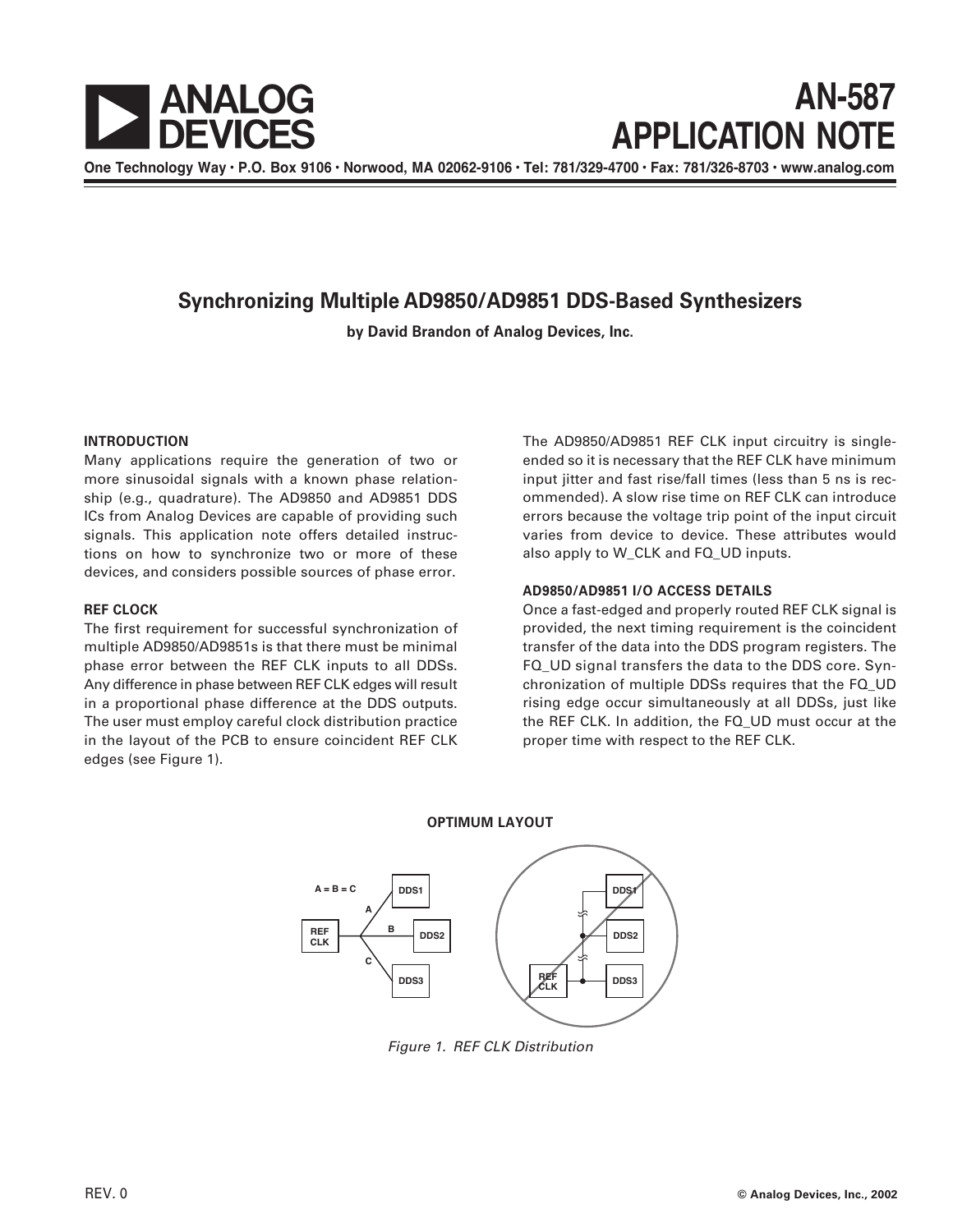

Figure 2. AD9850/AD9851 Functional Block Diagram

Figure 2 is a functional block diagram of the AD9850/AD9851. There are only small differences between the two devices. The AD9851 has a 6x clock multiplier (PLL) and MUX, but the AD9850 does not.

There are two registers in front of the DDS core. The shift register accepts five bytes in parallel mode or 40 bits in serial mode. W\_CLK latches data into this register. The second register, after it is triggered by FQ\_UD, presents the contents of the shift register to the DDS core on the next rising edge of the SYSTEM CLOCK.

It is essential that a proper time relationship exist between the FQ\_UD and SYSTEM CLOCK (Figure 2). Improper timing of these signals can result in partial loading of the tuning word, inhibiting the synchronization of the DDSs. The FQ\_UD must have proper setup times prior to a rising REF CLK edge. The proper timing will be addressed in the Synchronization Instructions section, and is shown in figures 4 and 6.

# **RESET**

A RESET must be given after power-up and prior to transferring any data to the DDS. This places the DAC output to a known state, which becomes the common reference point that allows the synchronization of multiple DDSs.

RESET forces the AD9850/AD9851's phase state to become COS(0). When new data is sent simultaneously to multiple DDSs, a coherent phase relationship is maintained, or the relative phase can be shifted between devices by means of the phase offset adjustment register. The AD9850 and AD9851 have 5 bits of phase offset adjustments, amounting to a phase resolution of 11.25 degrees. The phase offset adder is located between the phase accumulator and the phase-to-amplitude converter.

**NOTE: The RESET does not reset the shift register. It only resets the FQ\_UD's register and the phase accumulator to COS(0). The shift register should be treated as containing "random" data after a RESET and may inadvertently contain a reserved "factory code" that causes the DDS to behave in unintended ways. For this reason, a FQ\_UD should not be sent until the shift register has been programmed with the intended data.**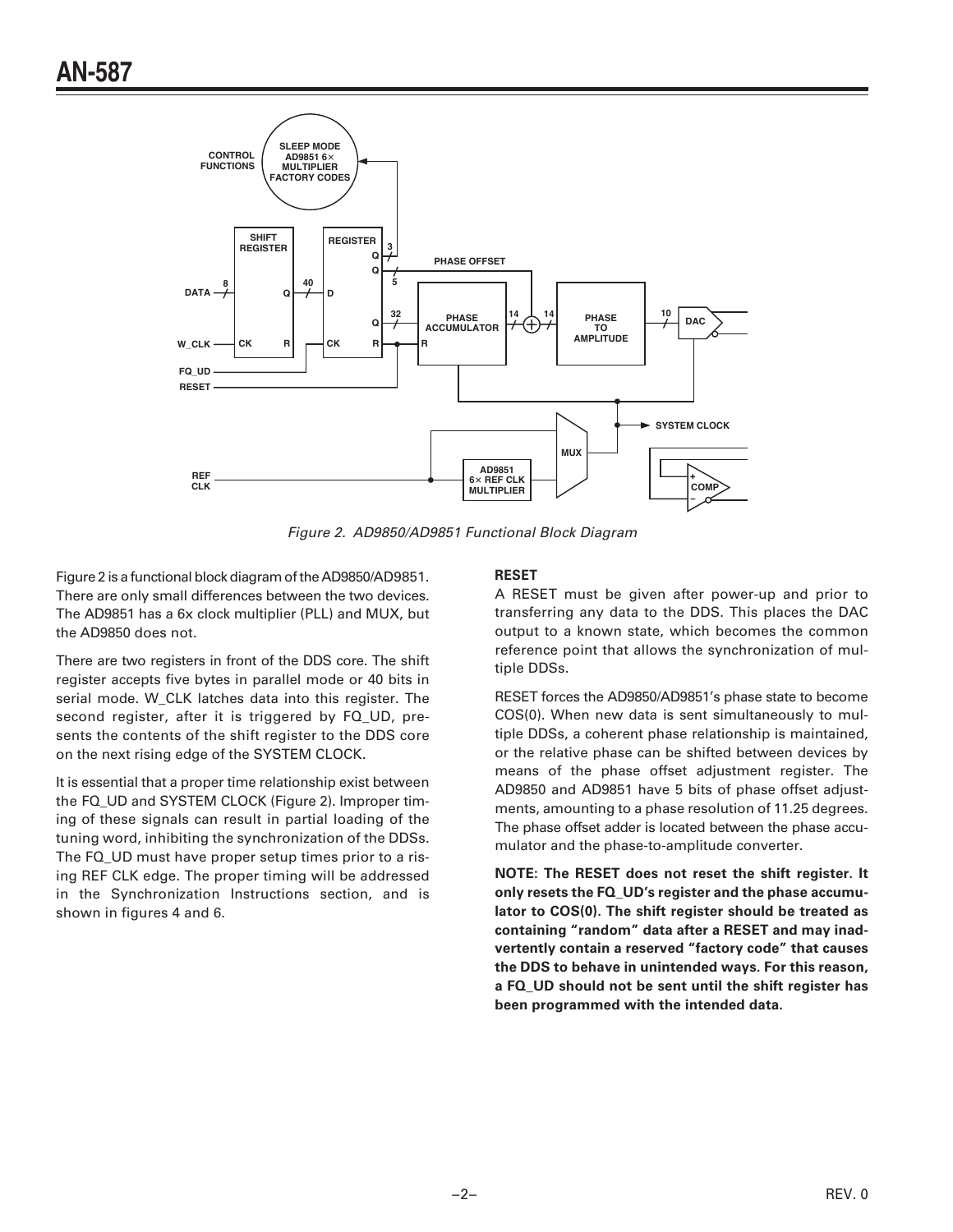## **SYNCHRONIZATION INSTRUCTIONS**

Figure 3 presents one possible reference design for successful synchronization of multiple DDSs. This example shows how to place two DDSs into a quadrature phase relationship.

In Figure 3, the D flip-flop enables the FQ UD to be synchronous with the REF CLK and provides a setup time delay. Proper operation may require additional time delay in the FQ UD path. This delay depends upon the CK-to-Q propagation time of the flip-flop. The recommended timing relationship between the FQ\_UD (Pin 8) and the REF CLK (Pin 9) is depicted in Figure 4.

Here are some general instructions and recommendations for placing two DDSs into a quadrature phase relationship (refer to Figure 3). There are two sets of instructions, with and without the  $6 \times$  REF CLK multiplier enabled.

#### **Instructions for synchronizing two DDSs in quadrature without the AD9851's 6 REF CLK multiplier enabled:**

- 1. Power up all devices and apply the common REF CLK.
- 2. Send a common RESET with a minimum high time of five REF CLK periods.
- 3. Program DDS #1 to the desired frequency and a phase offset of 0 degrees without issuing an FQ\_UD.
- 4. Program DDS #2 to the same frequency and a phase offset of 90 degrees without issuing an FQ\_UD.
- 5. Assert a common FQ\_UD. This will result in the DAC outputs becoming active simultaneously at the correct frequency and phase offset as programmed.
- 6. See Figure 4 for the recommended timing between REF CLK and FQ\_UD.





Figure 4. Proper Timing Relationship between REF CLK and FQ\_UD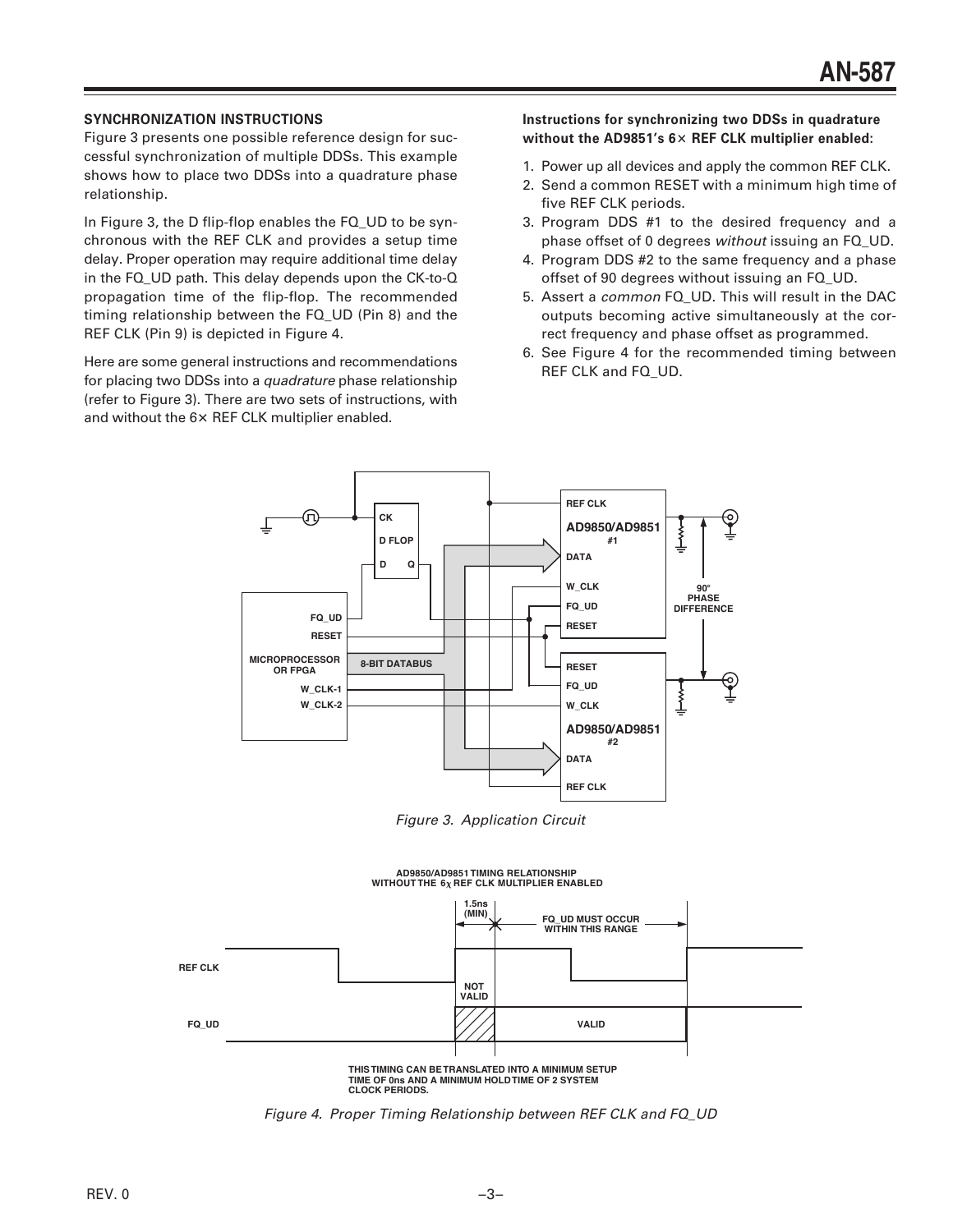## **Considerations When Using the 6 REF CLK Multiplier on the AD9851**

The  $6 \times$  REF CLK multiplier of the AD9851 must be used with care when synchronizing multiple DDSs because the PLL lock time will vary from device to device. This means that the number of system clock cycles delivered to the phase accumulator at lock time could vary.

This problem is addressed by asserting RESET followed by programming the tuning word for all devices to zero. This sets the phase accumulator's phase to zero and prevents the accumulator from incrementing while the PLL locks. Once the PLLs lock, all the DDSs are holding at zero phase. Since all the devices are clocked by a common REF CLK and the PLLs are phase-locked to REF CLK, all system clock signals will be phase coherent (assuming a proper REF CLK signal is routed to each DDS, as previously discussed).

A typical PLL lock time is approximately 30  $\mu$ s. Due to variations in IC processing and temperature effects on lock time, it is recommended to allow at least 100  $\mu$ s for locking to occur (refer to Figure 5).



Figure 5. Typical PLL Lock Time

NOTE: Since the  $6 \times$  REF CLK multiplier locks to the falling edge of REF CLK, the FQ\_UD signal should be referenced to the falling edge of REF CLK. The recommended timing relationship between the FQ\_UD (Pin 8) and the REF CLK (Pin 9) is depicted in Figure 6.



**\* FQ\_UD SHOULD BE REFERENCED TO THE FALLING EDGE OF REF CLK AND THE VALID TIMING RANGE SHALL BE RELATIVE TO A PERCENTAGE OF REF CLKíS PERIOD.** THE VALIDTIMING RANGE IS NOT NECESSARILY SYMMETRICAL ABOUT REF CLK'S<br>FALLING EDGE. TABLE I DESCRIBESTHE "X" AND "Y" SET UPTIME RANGE GIVEN REF<br>CLK'S FREQUENCY, VCC, ANDTEMPERATURE MINIMUM HOLDTIME IS 2 SYSTEM CLK PERIODS.

Figure 6. Proper Timing Relationship Using the 6 $\times$  Multiplier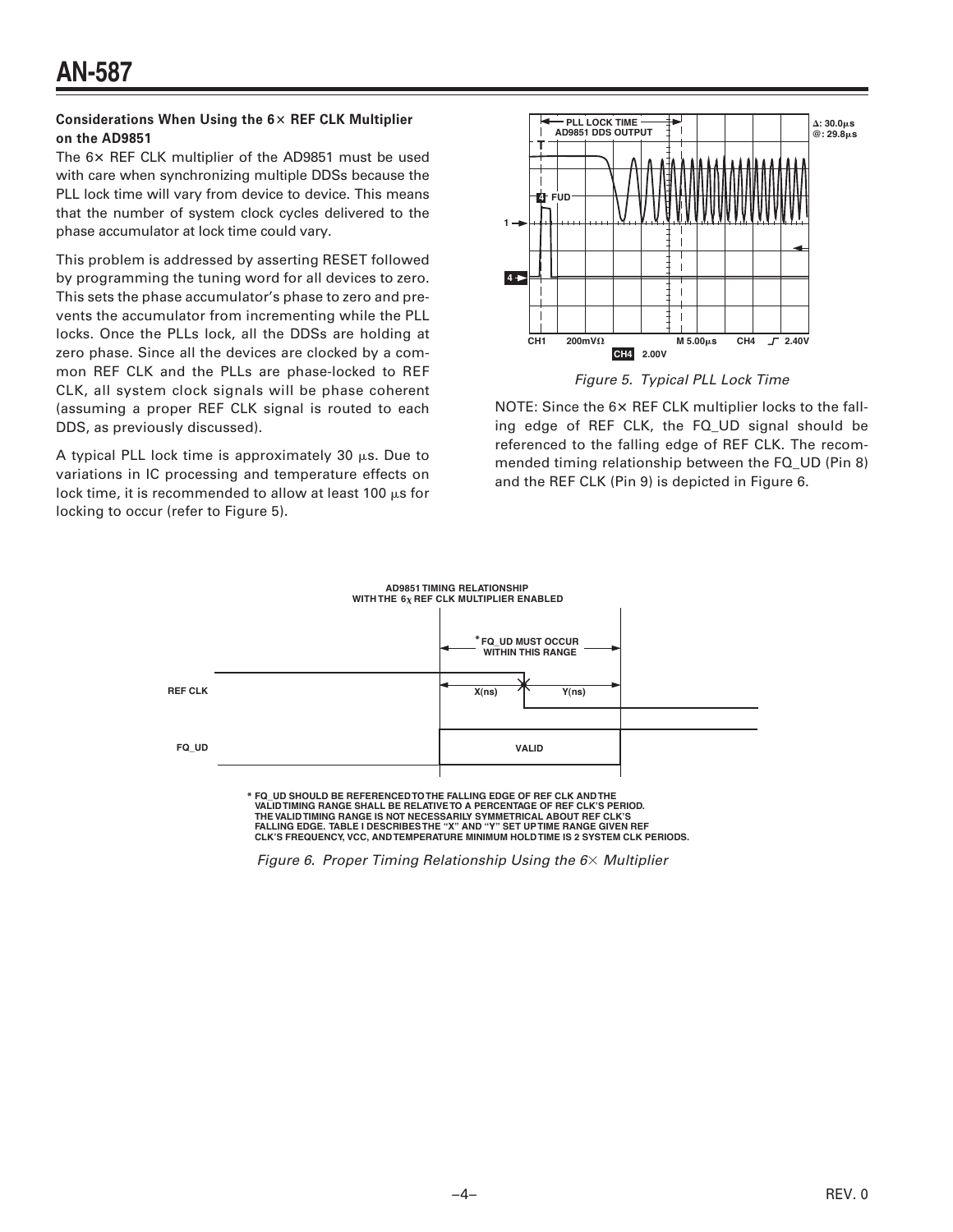## **Instructions for synchronizing two DDSs in quadrature with the AD9851's 6 REF CLK multiplier enabled:**

- 1. Power up all devices and apply the common REF CLK.
- 2. Send a common RESET with a minimum high time of five REF CLK periods.
- 3. In parallel or serial mode, write the following instructions to DDS #1 without issuing an FQ\_UD:
	- $W0 = 01$  hex  $W1 = 00$  hex  $W2 = 00$  hex
- $W3 = 00$  hex  $W4 = 00$  hex
- 4. Repeat step 3 for DDS #2.
- 5. Assert a common FQ\_UD and wait at least 100  $\mu$ s.

NOTE: This will set each DDS to a tuning word of zero and engage each REF CLK multiplier simultaneously. The tuning word of zero will keep the DAC outputs at a zero phase until the PLLs have finished locking.

IMPORTANT: Remember to keep the REF CLK multiplier enabled when writing a new tuning word and phase offset.

- 6. Program DDS #1 to the desired frequency and a phase offset of 0 degrees without issuing an FQ\_UD.
- 7. Program DDS #2 to the same frequency and a phase offset of 90 degrees without issuing an FQ\_UD.
- 8. Assert a common FQ\_UD. This will result in the DAC outputs becoming active simultaneously at the correct frequency and phase offset as programmed.
- 9. See Figure 6 for the recommended timing between FQ\_UD and REF CLK.

#### **Table I. Setup Time Range between FQ\_UD and REF CLK per Frequency, VCC, and Temperature**

|                | $VCC = 5V$                         |                |
|----------------|------------------------------------|----------------|
|                | <b>REF CLK</b><br><b>Frequency</b> |                |
| $(x)$ ns       | (MHz)                              | (y) ns         |
| 8              | $5 - 7$                            | 4              |
| 5              | $7 - 10$                           | 4              |
| 3              | $10 - 15$                          | 3              |
| $\overline{2}$ | $15 - 20$                          | 3              |
| 1              | $20 - 30$                          | $\overline{2}$ |

|                | $VCC = 3.3 V$             |          |
|----------------|---------------------------|----------|
|                | <b>REF CLK</b>            |          |
| $(x)$ ns       | <b>Frequency</b><br>(MHz) | $(y)$ ns |
| 7              | $5 - 7$                   | 7        |
| 5              | $7 - 10$                  | 6        |
| 2.5            | $10 - 15$                 | 4        |
| $\overline{2}$ | $15 - 20$                 | 3        |

Note: Includes Temperature (–40∞C to +85∞C)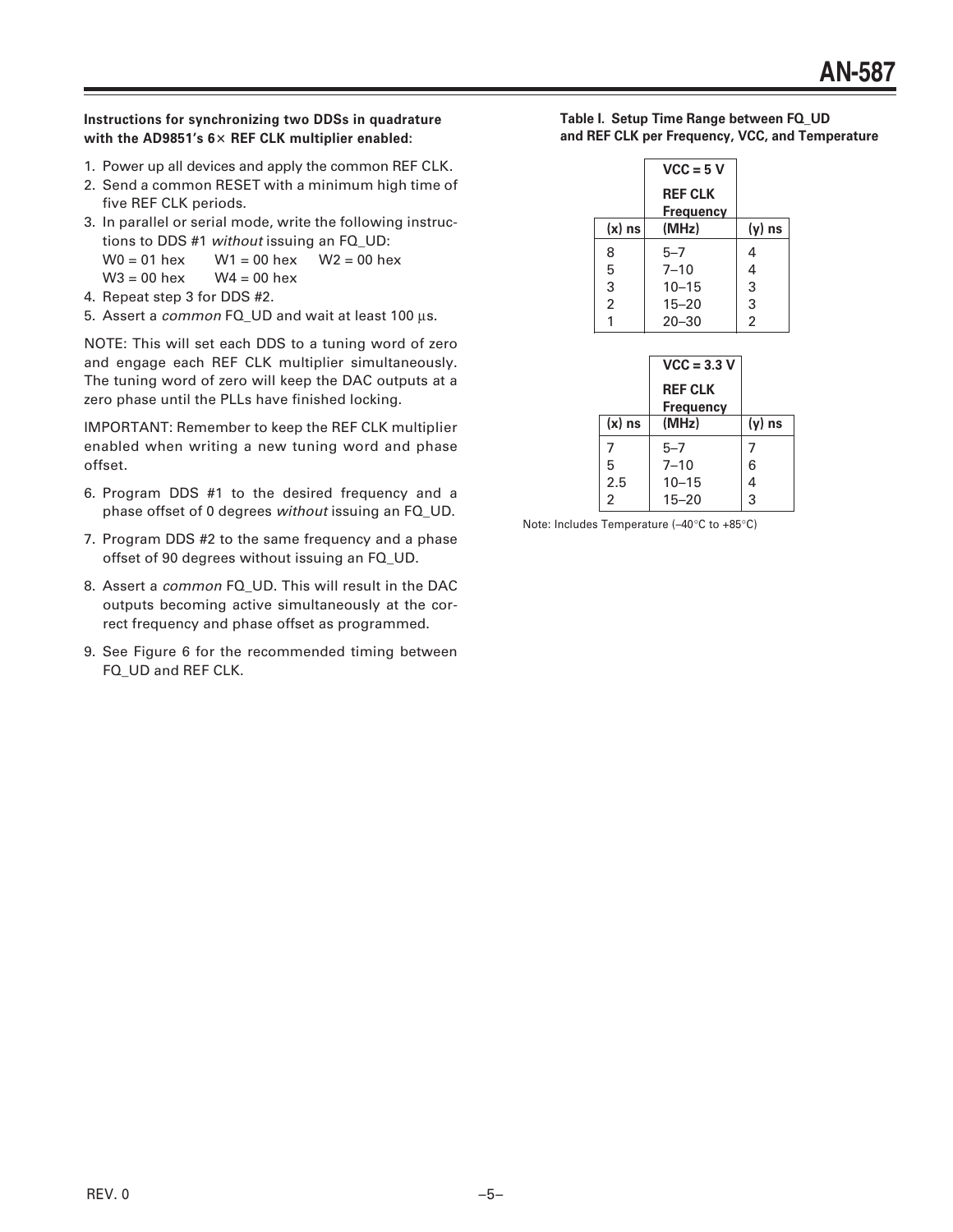# **SUMMARY**

With proper care and procedure, synchronization can be achieved among multiple DDSs. The following figures show how two AD9851s can be synchronized. In Figure 7, the REF CLK frequency is set to 10 MHz and in Figure 8, it is set to 180 MHz. Both are in non-PLL mode. In Figure 9, REF CLK is set to 30 MHz, with PLL enabled (system clock = 180 MHz). Figure 10 shows two AD9851s remaining in quadrature, even as the frequency changes. Quadrature is denoted by the cursor positions on the two signals.

Also shown in Figures 7 through 9 is the fixed pipeline delay of 18 rising edges of the system clock plus the setup time. This delay is measured with the cursors shown in the figures.



Figure 7. DDS Synchronization – 10 MHz System CLK



Figure 8. DDS Synchronization – Max System CLK



 Figure 9. DDS Synchronization – Max System CLK (PLL Mode)



Figure 10. DDS Quadrature Synchronization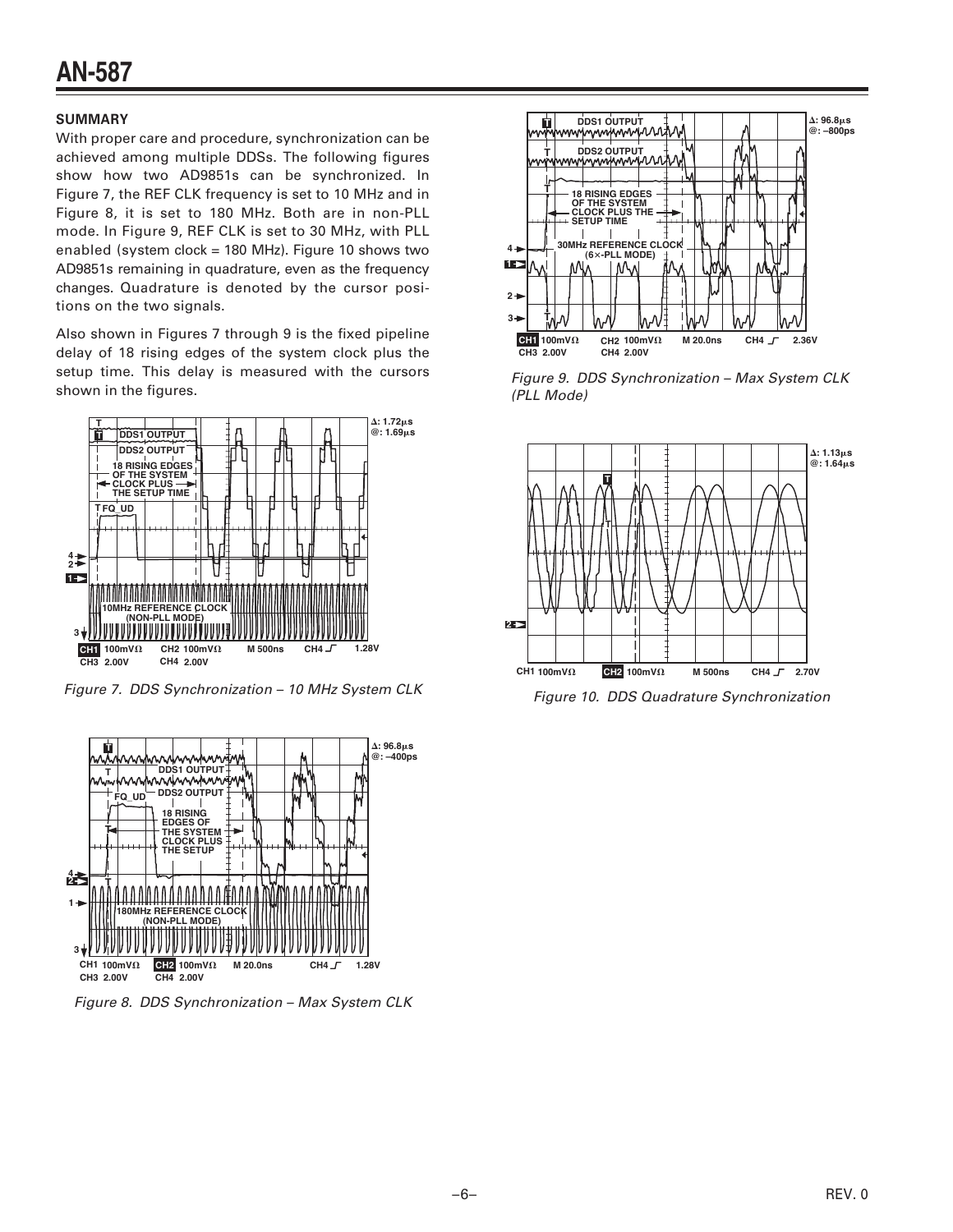$-7-$